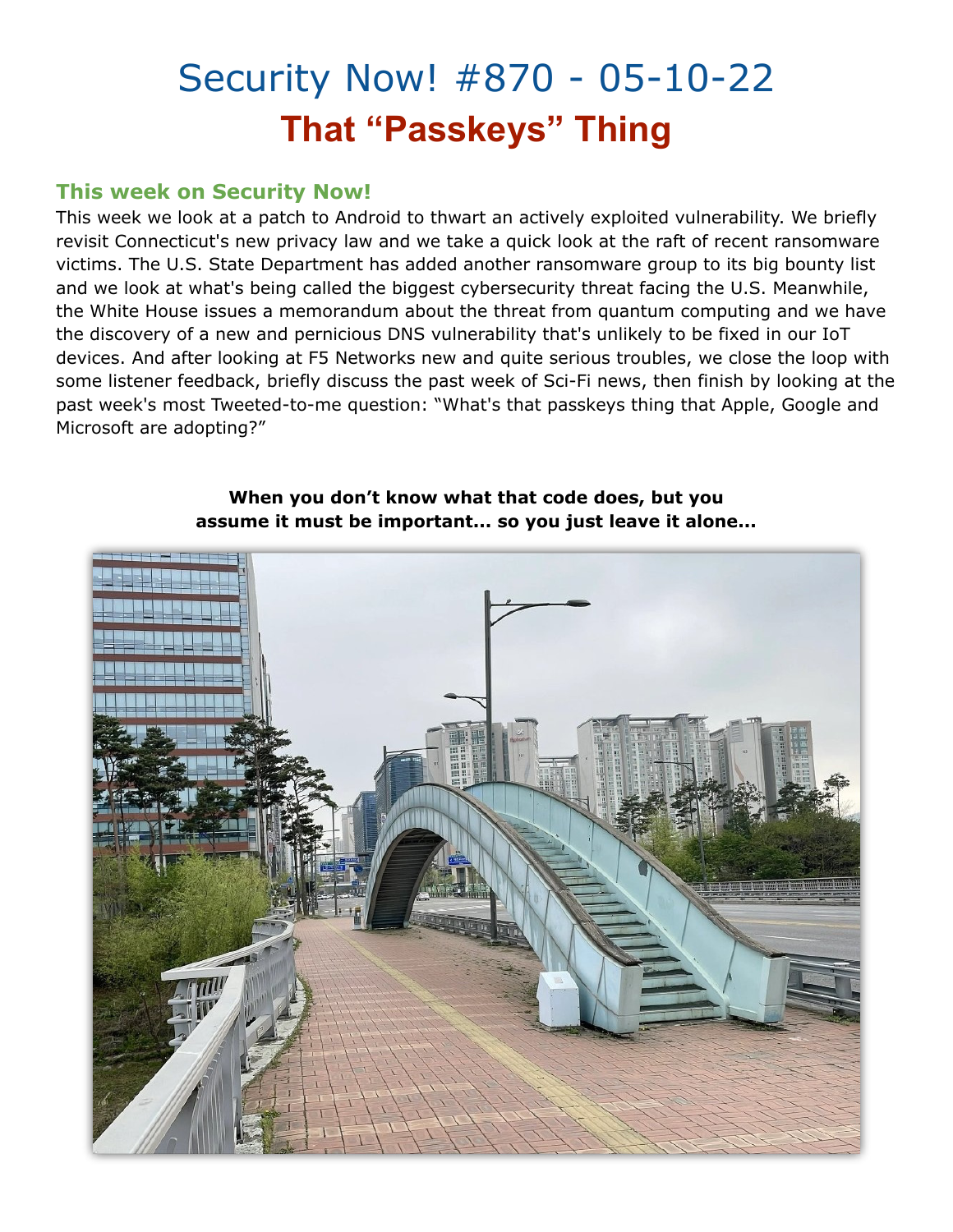## **Security News**

#### **Google updates Android to patch an actively exploited vulnerability**

Google released monthly security patches for Android with fixes for 37 flaws across various components, and one of them is a fix for an actively exploited Linux kernel vulnerability that came to light earlier this year. That vulnerability, CVE-2021-22600, with a CVSS of 7.8 was ranked as "High" severity because it could be exploited by a local user to escalate privileges or deny service.

The flaw was a double-free vulnerability residing in the Packet network protocol implementation in the Linux kernel that could cause memory corruption, potentially leading to denial-of-service or execution of arbitrary code. And it wasn't just Android that was vulnerable. Patches were released by various Linux distros, including Debian, Red Hat, SUSE, and Ubuntu back in December 2021 and January 2022. It's unclear why Google didn't patch this one sooner.

However, now Google says: "There are indications that CVE-2021-22600 may be under limited, targeted exploitation." And last month the vulnerability has been added to CISA's Known Exploited Vulnerabilities Catalog due to evidence of its active exploitation. Google also patched three other bugs in the kernel as well as 18 high-severity and one critical-severity flaw in MediaTek and Qualcomm components.

#### **Connecticut's recently passed data privacy bill became law last Wednesday.**

I was incorrect in stating last week that Connecticut's governor, Ned Lamont, would need to sign the recently passed legislation for it to become law. It turns out that the state has a rule that bills which have passed in the state assembly become law automatically five days after they are passed during a legislative session. So, consequently, Connecticut now joins California, Virginia, Colorado and Utah to become the fifth state to create its own privacy law in lieu of federal action. And there has been specific reaffirmation that once the law has ramped up to full strength, the Global Privacy Control signals being sent by browsers **must** be honored, without exception and without any further "are you sure"-style prompting by anyone with whom Connecticut residents interact online.

#### **Ransomware victim snapshot**

- Trinidad's largest supermarket chain was crippled by cyberattack.
- The German library service is struggling to recover from a ransomware attack.
- A major German wind farm operator confirms cybersecurity incident.
- Austin Peay State University in the US was hit with ransomware.
- The ADA, the American Dental Association confirmed cyberattack after ransomware group claimed credit.
- Coca-Cola is investigating claims of a hack after a ransomware group was offering their stolen data for sale.
- Conti ransomware has deeply crippled the systems of the electricity manager in a Costa Rican town and newly elected president of Costa Rica has declared a state of emergency.
- The Agricultural equipment maker AGCO has reported a ransomware attack.
- A cyberattack has taken down the network of the State Bar of Georgia.
- And classes have resumed at Michigan community college after a ransomware attack, and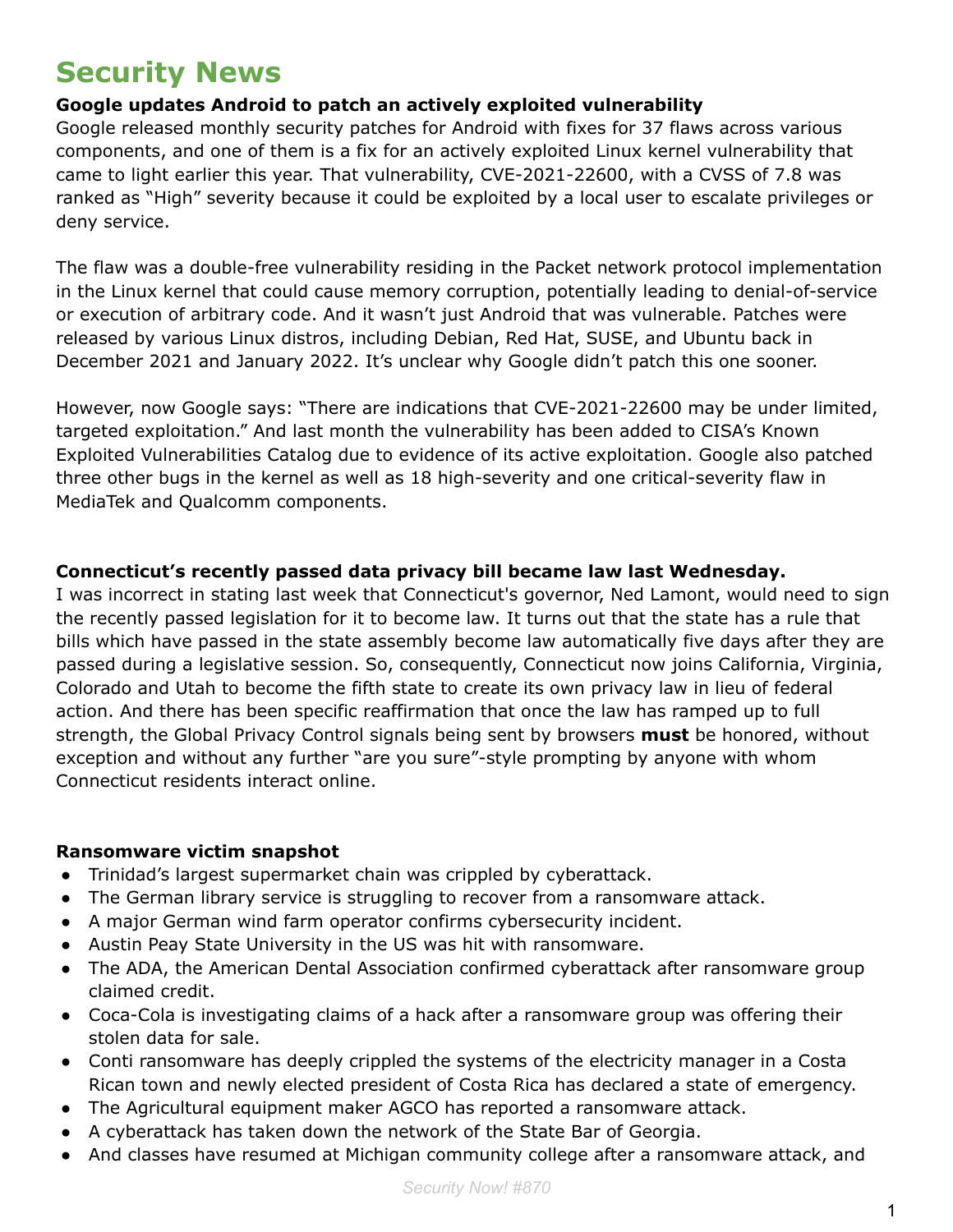classes at Kellogg Community College will be resuming Wednesday after two days of outages caused by a ransomware attack. In Battle Creek, Michigan, nearly 7,000 students were told last Monday, May 2, that ransomware had crippled its systems the previous Friday, April 29th. The school was forced to shut down it main campus in Battle Creek as well as branches in Coldwater, Albion and Hastings.

As I've said, I don't want to make this the weekly ransomware news podcast, but neither do I want to avoid noting the severity of these ongoing attacks. So I'll just give a shortened snapshot every so often.

#### **US State Department offering \$10 million reward for information about Conti members**

US State Department offering \$10 million reward for information about Conti members The U.S. State Department has begun offering \$10 million rewards for any information leading to the identification or location of people connected to the Conti ransomware gang. And nn additional \$5 million reward is also being offered for any information that leads to the arrest or conviction of a Conti member. So \$15 million to anyone who can turn-in a member of the Conti gang. You've got to think that this would make anyone associated with Conti quite uncomfortable. Their MUST be others outside of the gang to whom Conti members have bragged.

So, in a statement on Friday, State Department spokesman Ned Price told us something we already know, that Conti has been behind hundreds of ransomware attacks over the last several years. He said: "The FBI estimates that as of January 2022, there had been over 1,000 victims of attacks associated with Conti ransomware with victim payouts exceeding \$150,000,000, making the Conti Ransomware variant the costliest strain of ransomware ever documented."

The memo also notes that the group has recently claimed credit for that wide-ranging ransomware attack that targeted the government of Costa Rica as it was transitioning to a new president. The attack crippled the country's customs and taxes platforms alongside several other government agencies. And, as I noted before, the attack also brought down one Costa Rican town's energy supplier.

Conti also attacked Ireland's Health Service Executive a year ago in May 2021, which resulted in weeks of disruption at the country's hospitals. Ireland refused to pay the \$20 million ransom and now estimates it may end up spending \$100 million recovering from the attack.

The group similarly crippled dozens of hospitals in New Zealand and the group has made a point of targeting U.S. healthcare and first responder networks, including law enforcement agencies, emergency medical services, 9-1-1 dispatch centers, and municipalities within the last year, according to the FBI.

The group has suffered a number of internal breaches over the years, the most notable of which occurred a few months ago in February after it expressed public support for Russia's invasion of Ukraine. Within a few days of the message, the gang's internal Jabber/XMPP server – which carried their private messaging channel – was hacked, and two years of the group's chat logs appeared on a new Twitter handle called @ContiLeaks. The leaks revealed the group's inner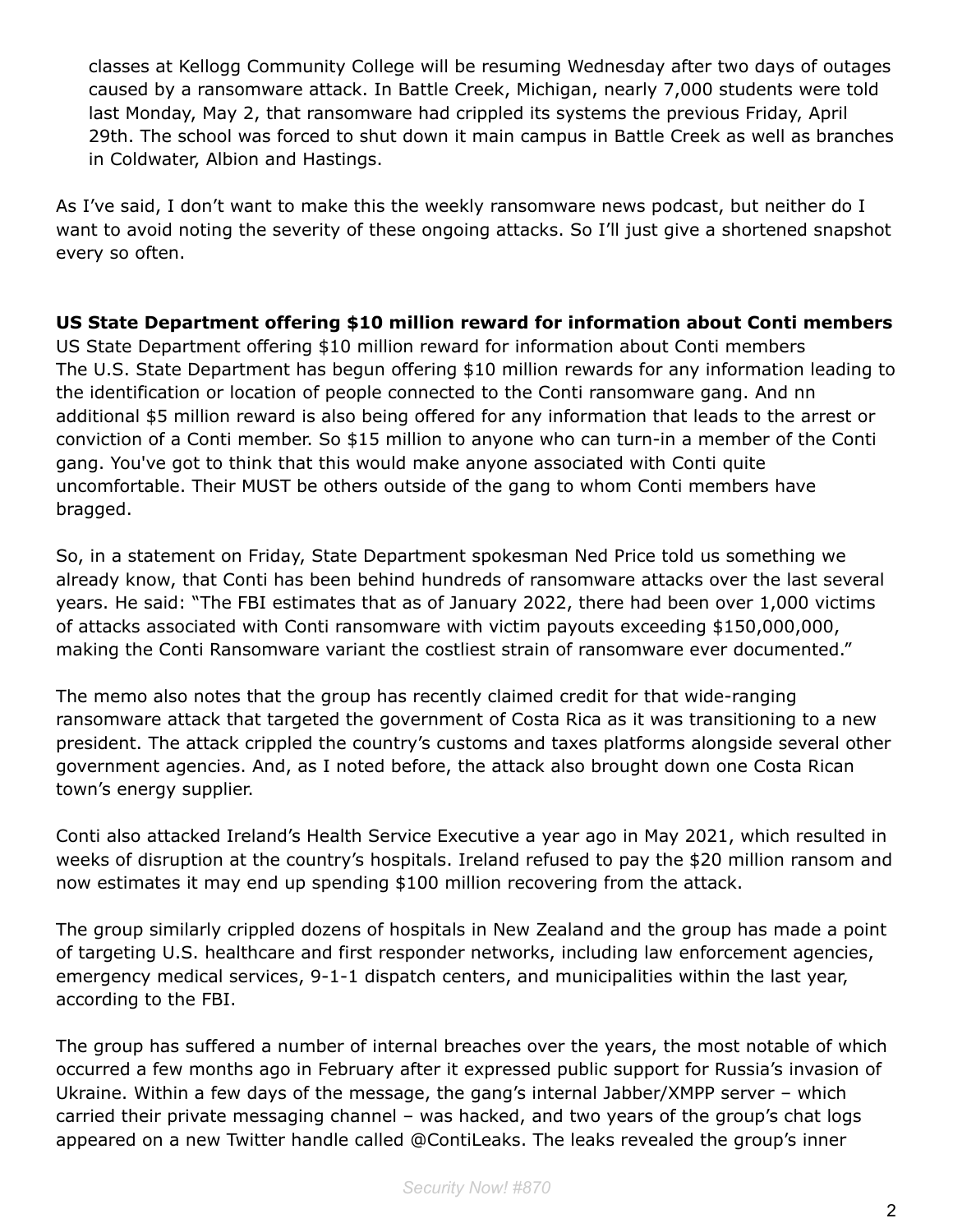workings and illustrated the way they chose their targets. However, those leaks did nothing to slow the group down. Last Wednesday, they added New York-based architecture firm EYP to their list of victims.

So, Conti joins the ranks of those carrying a serious bounty on their heads. Last November, the U.S. State Department offered a \$10 million reward for any information that would lead to the identification and/or arrest of members of the Darkside ransomware group with a similar bounty on the operators behind REvil (Sodinokibi).

#### **The worst threat the US faces...**

Is from the Winnti Group, also known as APT  $41 -$  Advanced Persistent Threat. Just how advanced and persistent are these threat actors?

Researchers with Cybereason recently briefed the FBI and the DoJ about Operation "CuckooBees" — a funny name but not a funny operation. This is an ongoing espionage effort by Chinese state-sponsored hackers with the charter to steal proprietary information from dozens of global defense, energy, biotech, aerospace and pharmaceutical companies. The specific individual organizations affected were not named in Cybereason's report but they allegedly include some of the largest companies in North America, Europe and Asia. And the threat actor behind it all is the prolific Winnti Group, also known as APT 41.

Cybereason CEO Lior Div said that the most alarming aspect of the investigation into Operation CuckooBees was the evasive and sophisticated measures used to hide inside the networks of dozens of the largest global manufacturing companies in North America, Europe and Asia, dating as far back as 2019. Lior said: "The group operates like a guided missile and once it locks onto its target, it attacks and doesn't stop until it steals a company's crown jewels. Winnti pilfered thousands of gigabytes of data and to add insult to injury also made off with proprietary info on business units, customer and partner data, employee emails and other personal information for use in blackmail or extortions schemes at a time of their choosing." </quote>

Cybereason said that throughout its 12-month investigation, it found the intruders took troves of intellectual property and sensitive proprietary data, including formulas, source code, R&D documents and blueprints, as well as diagrams of fighter jets, helicopters, missiles and more. The attackers also gained information that could be leveraged for use in future related cyberattacks, like details about a company's business units, network architecture, user accounts and credentials, employee emails, and customer data.

And of greatest concerning, according to Cybereason's CEO, was that the companies had no clue they were breached. In a pair of detailed reports, Cybereason attributes the attacks to Winnti based on an analysis of the digital artifacts the group left behind after its intrusions. Several other cybersecurity companies have also been tracking Winnti since it first emerged twelve years ago in 2010, and researchers have observed that the hackers are clearly operating on behalf of Chinese state interests while specializing in cyber-espionage and intellectual property theft.

The group used a previously unknown and undocumented malware strain called DEPLOYLOG, as well as new versions of malware like Spyder Loader, PRIVATELOG, and WINNKIT. The malware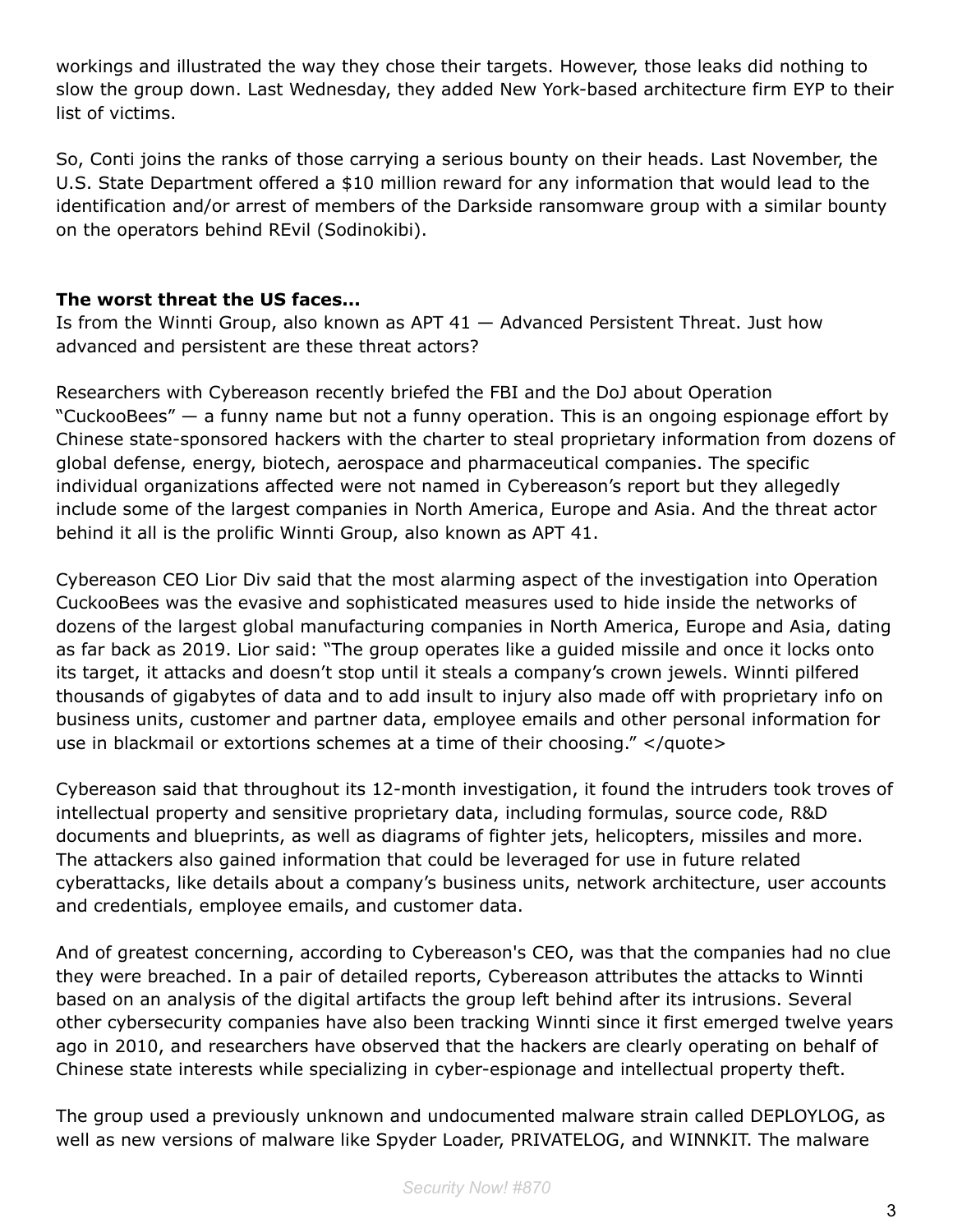included digitally signed, kernel-level rootkits as well as an elaborate multi-stage infection chain that enabled the operation to remain undetected. The group also managed to abuse the Windows Common Log File System (CLFS) mechanism, which allowed the intruders to "conceal their payloads and evade detection by traditional security products." CLFS is a logging framework that was first introduced by Microsoft in Windows Server 2003 R2 and has been included in all later Windows operating systems.

Cybereason explained that "The attackers implemented a delicate 'house of cards' approach, meaning that each component depends on the others to execute properly, making it very difficult to analyze each component separately." And unsurprisingly, "Operation CuckooBees" generally took advantage of existing weaknesses including unpatched systems, insufficient network segmentation, unmanaged assets, forgotten accounts and lack of multi-factor authentications.

Cybereason said that the attackers generally obtained their initial foothold in the organizations through vulnerabilities in Enterprise Resource Planning (ERP) platforms. Last month, FBI's director Chris Wray told 60 Minutes that the "biggest" threat American law enforcement officials face is from Chinese hackers stealing proprietary information. He said that the FBI opens a new China counterintelligence investigation about every 12 hours. Think about that. Wary said that "They are targeting our innovation, our trade secrets, our intellectual property on a scale that's unprecedented in history. They have a bigger hacking program than that of every other major nation combined. They have stolen more of Americans' personal and corporate data than every nation combined. It affects everything from agriculture to aviation to high tech to healthcare, pretty much every sector of our economy. Anything that makes an industry tick, they target."

#### **The White House and Quantum Computers**

This one made me shake my head. The headline was "White House wants nation to prepare for cryptography-breaking quantum computers". To give everyone a sense for this, the reporting on this in "The Record" started out:

*A memorandum issued Wednesday by President Joe Biden orders federal agencies to ramp up preparations for a day when quantum computers are capable of breaking the public-key cryptography currently used to secure digital systems around the world.*

*The document, National Security Memorandum 10 (NSM-10), calls for "a whole-of-government and whole-of-society strategy" for quantum information science (QIS), including "the security enhancements provided by quantum-resistant cryptography."*

Uh huh. Why don't we just cure cancer? Oh Wait! That was what Biden was going to do while he was Barack's VP. How'd that work out?

But seriously... "order the federal government to ramp up preparations for a day when quantum computers are capable of breaking public-key cryptography, which, by the way, doesn't yet exist?" The federal government is apparently unable to update its own software when being handed patches to do so. Someone... somewhere... says... uuhhhh, not today. We haven't yet secured our computers for technology we already have against hackers we already have.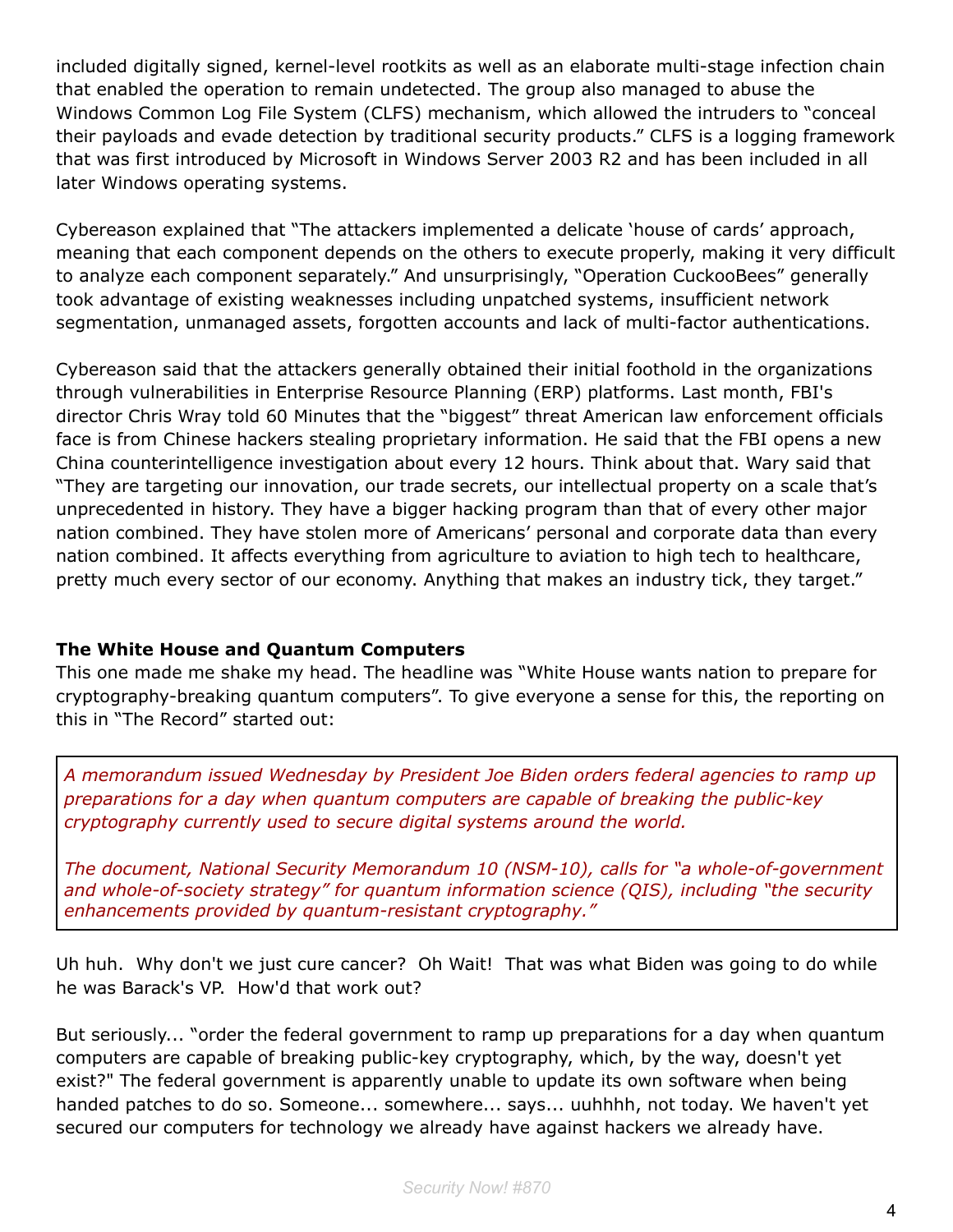So... I don't know... how about having the White House issue a memorandum ordering the various agencies of the federal government to please just reboot their computers? How would that be? We could actually get more security, right now, today.

And, sure. Quantum computing technology shows promise. But let's remember that it's been showing promise for quite some time. We've had nascent quantum computing technology since around the late 1970's, so for more than four decades. It's intriguing and interesting and it's been moving forward gradually, like most really big problems do -- think fusion power. And the federal government should **absolutely** be funding ongoing research in universities to allow our nation's brightest young minds to continue pushing this frontier forward. There's clearly something tantalizingly possible there. And I agree that we should not forget that we have adversaries. China is also hard at work on this problem. So if we patch and reboot our computers, we might be able to keep them from stealing it from us once we figure it out.

#### **The ongoing threat from predictable DNS queries**

As I have often said, I'm stunned by the elegance and fundamental simplicity of the Internet's design. It was so beautifully conceived. Yet it is not without some blemishes. One of the original sins of the Internet's early design was —and still is— a lack of entropy in some fields which are critically important. This entropy is crucially necessary for robust attack resistance. In defense of the Internet's early designers, the last thing they were thinking, while they were trying to get this whole thing to work, was about active and aggressive adversaries. That just wasn't on the map at all. So they designed and built beautiful technology which has withstood decades of explosive growth being put to use in applications they could never have, and did never, imagine.

But there are a few problems. For example, the endpoints of a TCP connection are identified by an IP address and a port number. And the progress of the connection's data flow is tracked by a 32-bit byte sequence number. In the early days of this podcast we examined how the predictability of the sequence numbers being issued by TCP/IP software stacks could be weaponized and used by attackers to splice into an existing TCP connection. Since nothing identified the other endpoint other than its source IP address and source port, TCP packets carrying spoofed source IP and port, and guessing a sequence number that would be accepted by the receiving endpoint could  $-$  and did back then  $-$  succeed in injecting malicious traffic into established TCP connections.

Another quite famous lack of entropy may, and often does, exist in DNS queries. Being UDP, the spoofing task is much easier. If a DNS client emits a query to a DNS server having a knowable IP address, and if the 16-bit source port of its query and the 16-bit transaction ID is predictable, it is not difficult for an adversary to jam a bogus DNS reply into that client which looks identical to the reply it's expecting to receive from the authentic DNS server. And as we know, this form of DNS cache poisoning spoofing attack can have devastating consequences. The IP being looked up will be altered and traffic will be silently redirected.

It was the realization of that, which hit Dan Kaminsky back in 2008, when nearly all DNS servers in the world were vulnerable to this form of attack — because their queries had very low effective entropy — that caused the world to secretly prepare and then synchronize a simultaneous global update of all affected DNS servers.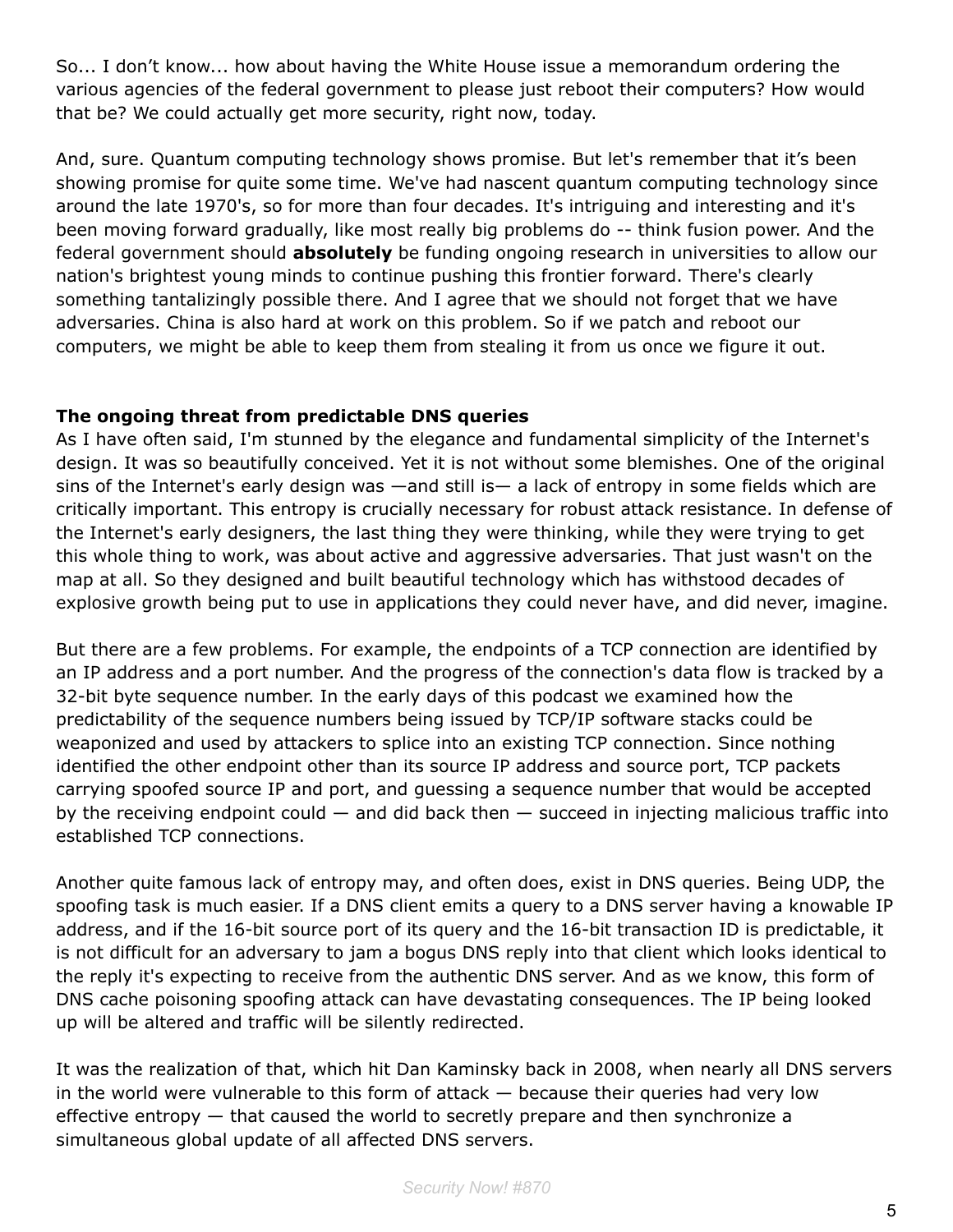But we missed something. Something that today aflicts many IoT devices, such as routers by Linksys, Netgear and OpenWRT, as well as Linux distributions like Embedded Gentoo. This exposes many millions of IoT devices, once again, to this once-solved security threat.

What we missed, or at least weren't worrying about 14 years ago was that it's not only DNS servers and our desktop operating systems which emit DNS queries — they were all fixed. But many other low-end IoT'ish devices do too. Maybe it wasn't a big problem or concern back then. But the crucial fact is, the lesson of the need to deeply randomize source port and transaction query IDs was not learned well enough.

Nozomi Networks Labs discovered a vulnerability, now being tracked as CVE-2022-30295, which affects the DNS implementation of all versions of uClibc and uClibc-ng which is a very popular C standard library used in IoT products. The flaw, which was found and fixed in all major DNS servers back in 2008 is the predictability of transaction IDs in the DNS requests generated by the library:



The relevant code used to form a DNS query is shown above where we see "local  $id++;''$  which increments the transaction ID, then "local\_id &= 0xffff;" which masks and retains only its lower 16 bits, effectively causing the incremented value to wrap around from 65,535 back to 0. The problem here, of course, is that the use of this widely used library produces entirely predictable sequentially incrementing DNS transaction IDs, the presence of which in our DNS servers panicked the entire networking world 14 years ago.

While doing a bit of background research into this uClibc, I found that the original pre-forked uClibc's last update was May15th of 2012. So exactly 10 years ago this coming Sunday. Because this library had become unsupported, it was forked to create uClibc-ng (presumably "ng" stance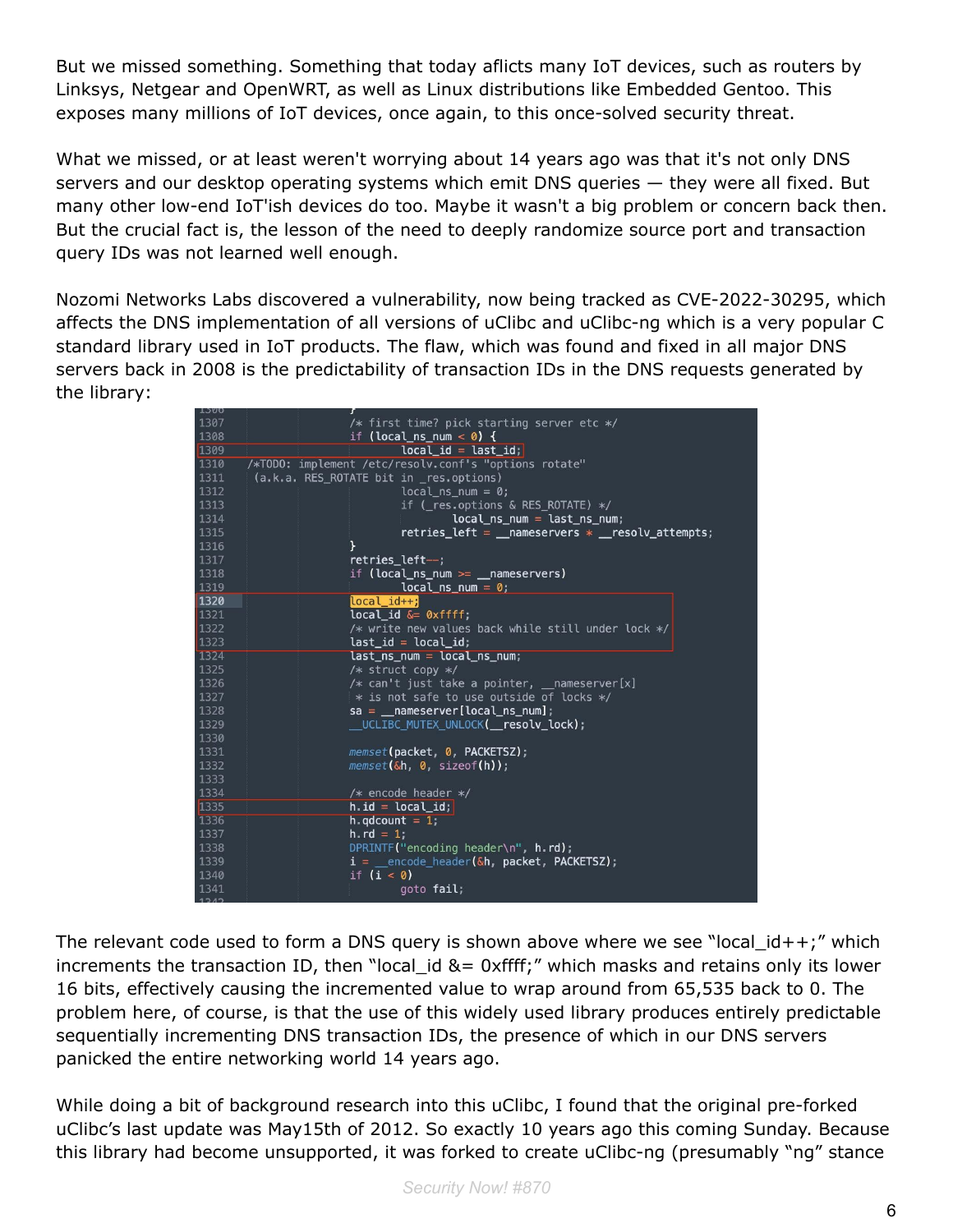for next generation): **<https://uclibc-ng.org/>** The good news is, it's being actively maintained. But under its home page's History section it explains:

*uClibc-ng is a spin-off of uClibc (from Erik Andersen) from [http://www.uclibc.org.](http://www.uclibc.org) Our main goal is to provide regularly [misspelled] a stable and tested release to make embedded system developers happy.*

*The first release 1.0.0 with the code name Leffe Blonde was made while visiting Fosdem 2015. It was prepared in a hotel room in Brussels on 1 February 2015. All releases are prepared while drinking a pair of Belgian beer, since then.*

[Because, you know, that's what you want in the replacement for the Standard C library that everyone's embedded IoT devices are using, is for it to be maintained by a drunken Belgian.]

*The idea to fork uClibc started in July 2014 and was discussed on the Buildroot and OpenWRT mailinglists.*

So, we've identified a well-understood flaw that has been present in embedded Linux-based IoT devices for the past decade or so. Apparently, no one thought to look before now. Now the world knows. I'm pretty sure that the OpenWRT folks will get on this to fix it. The fix, after all, is trivial. The transaction ID sequence simply needs to be unpredictable. An embedded device without a good source of local entropy could some as it's starting up by using things like high resolution packet timings to obtain an unpredictable seed. Send out some pings to some known static IPs and time their return at the device's clock speed. That will generate a value that's unknowable by any external attackers. I'd use that value to key a simple symmetric cipher which encrypts a sequential counter. That will produce an unpredictable sequence.

What we don't know, is everywhere this embedded library has been used in embedded Linux systems, whether Netgear and Linksys will care to update, and most importantly, where and how this flaw will surface in the future. But the bad guys will make it their business to know because that knowledge is valuable to them. And this is the legacy we're building which most worries me: The growing number of well known problems that are accruing, mostly under the radar, and which are not being diligently fixed. These things don't go away on their own. What's happening over time — mark my words — is that one of the favorite vehicles of fiction writers, which is that anything can be hacked, offensive as I have always found that idea, is gradually becoming true. And this is another perfect example of the way it's going to happen; little by little and bit by bit.

#### **F5 Networks Remote RCE warning and exploitation**

Here comes another example of a serious vulnerability that's far more high profile and should get the attention of anyone using F5 Networks' so-called BIG-IP equipment. But both we and the bad guys already know that patching is badly broken and that there will be F5 BIG-IP equipment online which remains unpatched. Remember that list of ransomware victims from earlier? This is exactly where attacks such as those, begin.

Last Wednesday, May 4th, F5, a major cloud security and application delivery network provider, released patches to repair 43 bugs spanning its products. Of the 43 issues addressed, one is rated Critical, 17 are rated High, 24 are rated Medium, and one is rated low in severity.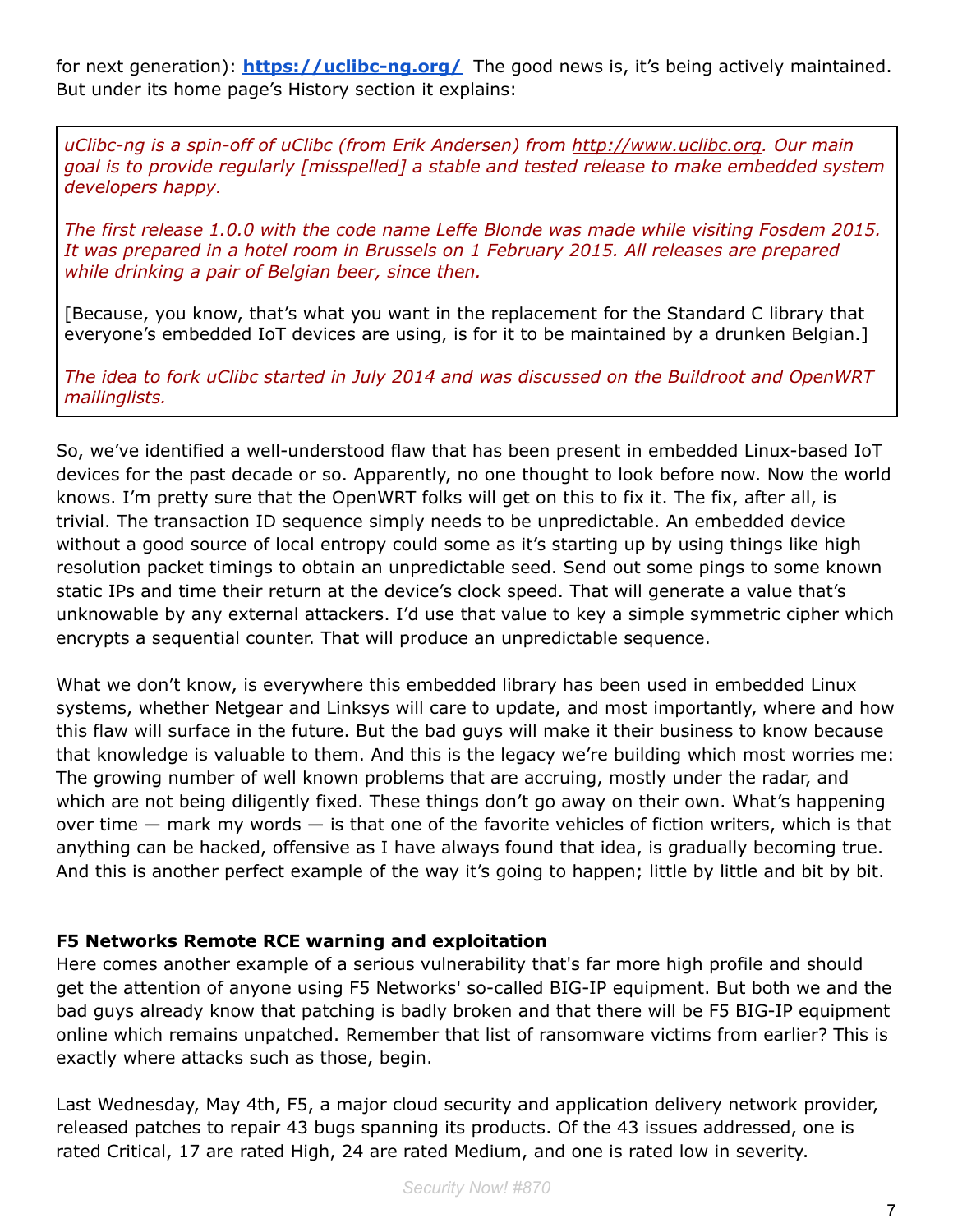But that Critical one  $-$  oh baby!  $-$  it carries a CVSS of 9.8 which arises from a lack of an authentication check which will allow attackers to take control of an affected system. As we're seeing more often, now, the flaw took only a few days to reverse engineer and a working proof of concept has been made public. So the use of terms such as "might" "may" or "could" in F5's bureaucratically worded disclosure should be replaced with "will" "did" and "have." They wrote:

"This vulnerability may allow an unauthenticated attacker with network access to the BIG-IP system through the management port and/or self IP addresses to execute arbitrary system commands, create or delete files, or disable services."

And this security vulnerability appears to be longstanding, since it affects all six most recent major version releases, v11 through v16. It doesn't appear that they'll be patching the oldest major versions 11 and 12 since patches for the iControl REST authentication bypass flaw have been released for versions 17.0.0, 16.1.2.2, 15.1.5.1, 14.1.4.6, and 13.1.5, leaving 12 and 11 unpatched but vulnerable.

We can expect CISA to soon add an alert and a mandatory update for this to their growing catalog of Known Exploited Vulnerabilities. And in fact, they just added five more to that catalog, three for which patches were made available in 2014, one in 2019 and another last year. Yet all five are now under active exploitation even eight years after being patched.

## **Closing The Loop**

#### **Lets Burninate / @letsburninate**

| Hi Steve, long time listener. I just wanted to share this image when I tried to change my<br>Paypal password and was shocked by this error message for obvious reasons. |  |
|-------------------------------------------------------------------------------------------------------------------------------------------------------------------------|--|
| Change your password<br>Confirm your current password                                                                                                                   |  |
| Enter your new password (Keep your account more secure.<br>Don't use your name.)                                                                                        |  |
| Your password can only include letters, numbers<br>and these characters: !@#\$%^&*().                                                                                   |  |
| <b>Change Password</b>                                                                                                                                                  |  |
|                                                                                                                                                                         |  |

*Security Now! #870*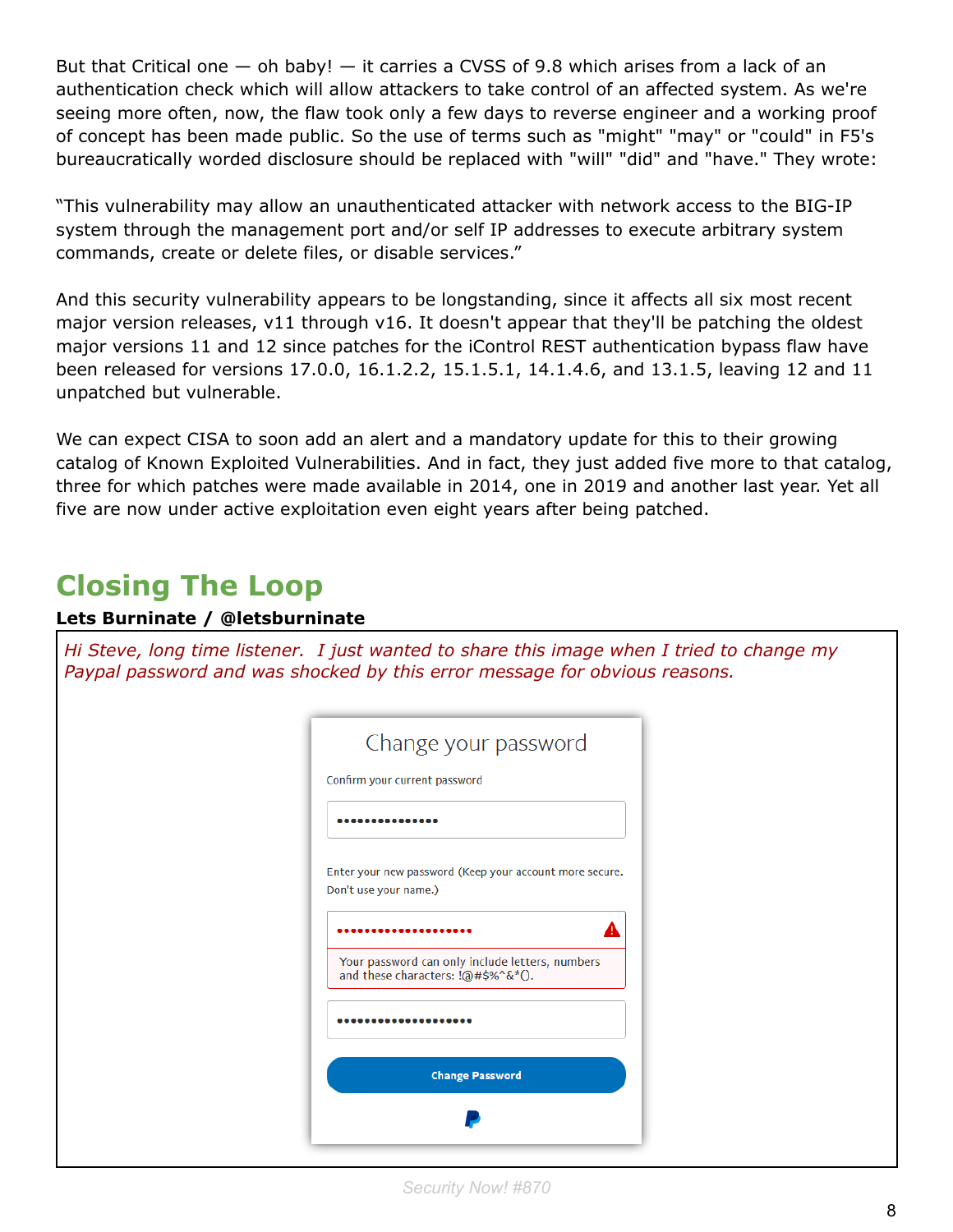#### **awk / @adrianteri**

*RE: Feedback on #869's Moxie's KnockKnock. One can minimize their exposure of things on the internet without punching holes on their #NAT routers. On #833 you mentioned a couple of more options to "overlay networks" other than #tailscale that may enable one even on a home/residential IP to be able to interconnect their devices across the internet even with their IPs changing.*

#### **Bob Grant / @bggbp\_gopackgo**

*Hi Steve, thank you for your recommendation of McCollum, can you suggest a good starting point for reading him?*

I think I'd start with his Gibraltar trilogy. Michael writes old school hard sci-fi where the joy is in his plot devices. I love being surprised and I have always found Michael's work to be full of delightful moments.

And speaking of Sci-Fi…

### **Sci-Fi**

**"Strange New Worlds"** — 100% excited about this one. It's a good sign when IMDB's rating is rising over time. It's now up to 8.3/10 and, I think, very well deserved.

**"Picard Season 2"** rhymes nicely with **"I hate Q"** — God I hate "Q". I always have and it turns out that I still do. He's just an annoying fly in the ointment, and I suppose that I'm not a huge fan of John De Lancie, the actor. This second season is a bit of a mixed bag. There are too many dumb scenes which are drawn out to much, for me to be able to love it like, so far, I love Strange New Worlds without reservation.

**"Avatar: The Way of Water"** — I stumbled over its trailer when I was at IMDB looking up "Strange New Worlds" current rating. It looks like a seamless continuation of Avatar. And it appears that he has Avatar 3, 4 and 5 in the pipe with  $#3$  already in post production and  $#4$ filming. (The Terminator / Aliens / The Abyss / True Lies / Titanic / Dark Angel / Avatar)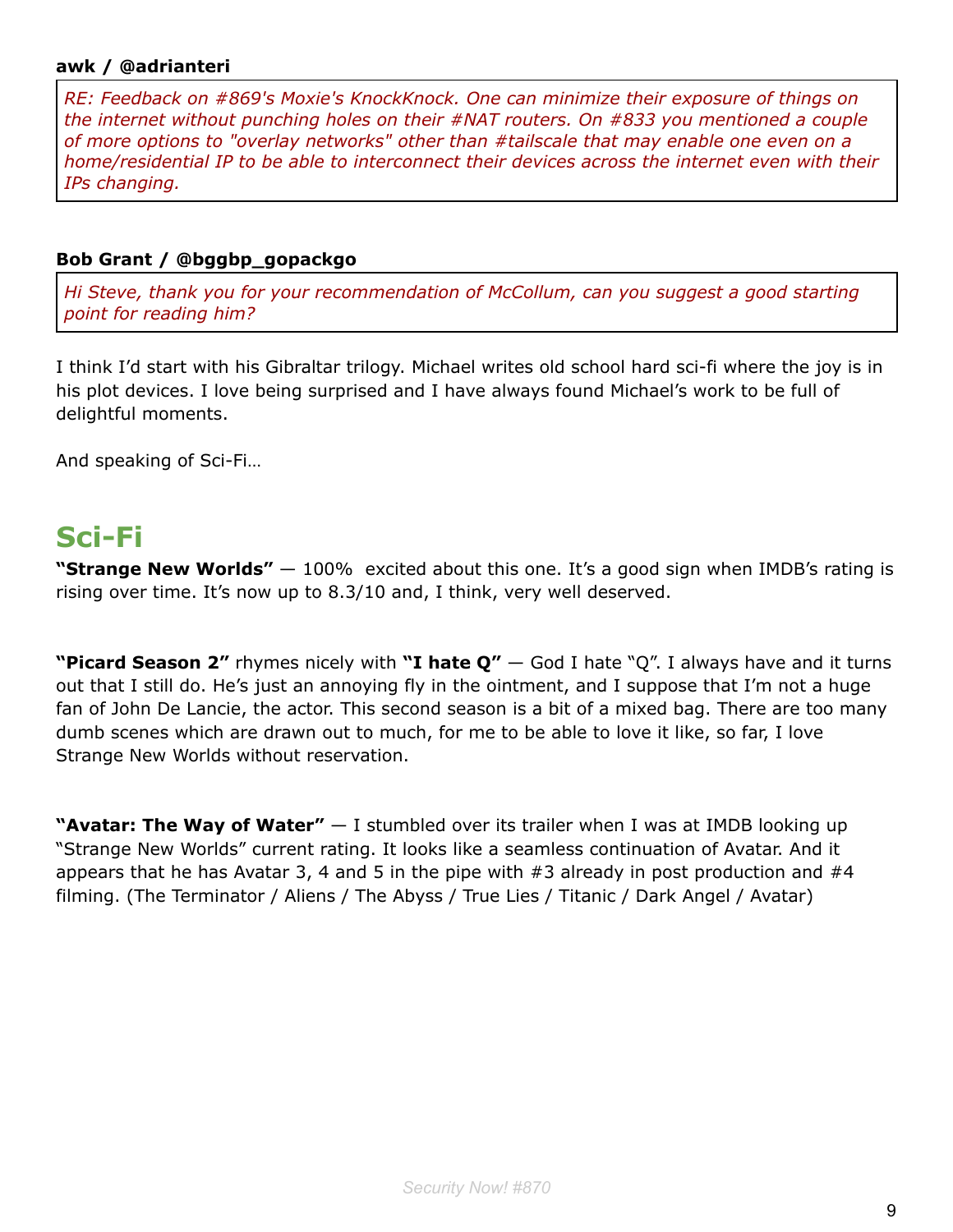# That "Passkeys" Thing

**ArsTechnica**: "Apple, Google, and Microsoft want to kill the password with "Passkey" standard Instead of a password, devices could look for your phone over Bluetooth."

**BleepingComputer:** "Microsoft, Apple, and Google to support FIDO passwordless logins."

**The Record**: "Google, Apple and Microsoft to expand support for passwordless sign-in standard."

**The Hacker News**: "Google to Add Passwordless Authentication Support to Android and Chrome."

**9To5Mac**: "Passkeys in iCloud Keychain could make automatic website login even easier."

**9To5Google**: "Google previews how password-killing 'passkeys' will work on Android, Chrome."

All of these headlines popped up last Thursday, May 5th, which was not only Cinco de Mayo, but also World Password Day. And the news of and questions about this new "Passkeys" was also the most tweeted-to-me news item of the past week, with many of our listeners wanting to know what it was and what I thought.

Having spent, as our listeners know, 7 years of my life designing, implementing, demonstrating and proving a complete working solution to this need, I have a good grasp of the problem domain. So I dug into this "Passkeys" news by going to the source, as I always endeavor to, first reading the FIDO Alliance's May 5th press release which is titled: *"Apple, Google and Microsoft Commit to Expanded Support for FIDO Standard to Accelerate Availability of Passwordless Sign-Ins."* This was the press release that everyone else was quoting. It appeared that whoever wrote it was being paid by the word, since it went on and on to make sure that its reader would come away knowing that all pre-FIDO systems were bad and FIDO is the cure. At this point it appears that regardless of whether or not it turns out to be the cure, it will at least be the next thing we try. And I'm in the same boat as all of our listeners. We're all avid users and consumers of the Internet. So we're all hoping that the industry knows what it's doing. But, that press release wasn't going to get the job done. Fortunately, it linked to the description of a IDO Alliance White Paper titled: "Multi-Device FIDO Credentials."

#### That description reads:

*The FIDO standards, together with their companion WebAuthn specification, are on the cusp of an important new development: evolutionary changes to the standards proposed by the FIDO Alliance and the W3C WebAuthn community aim to markedly improve the usability and deployability of FIDO-based authentication mechanisms. As a result, FIDO-based secure authentication technology will, for the first time, be able to replace passwords as the dominant form of authentication on the Internet.* [What a concept!]

*In this paper, we explain how FIDO and WebAuthn standards previously enabled low-cost*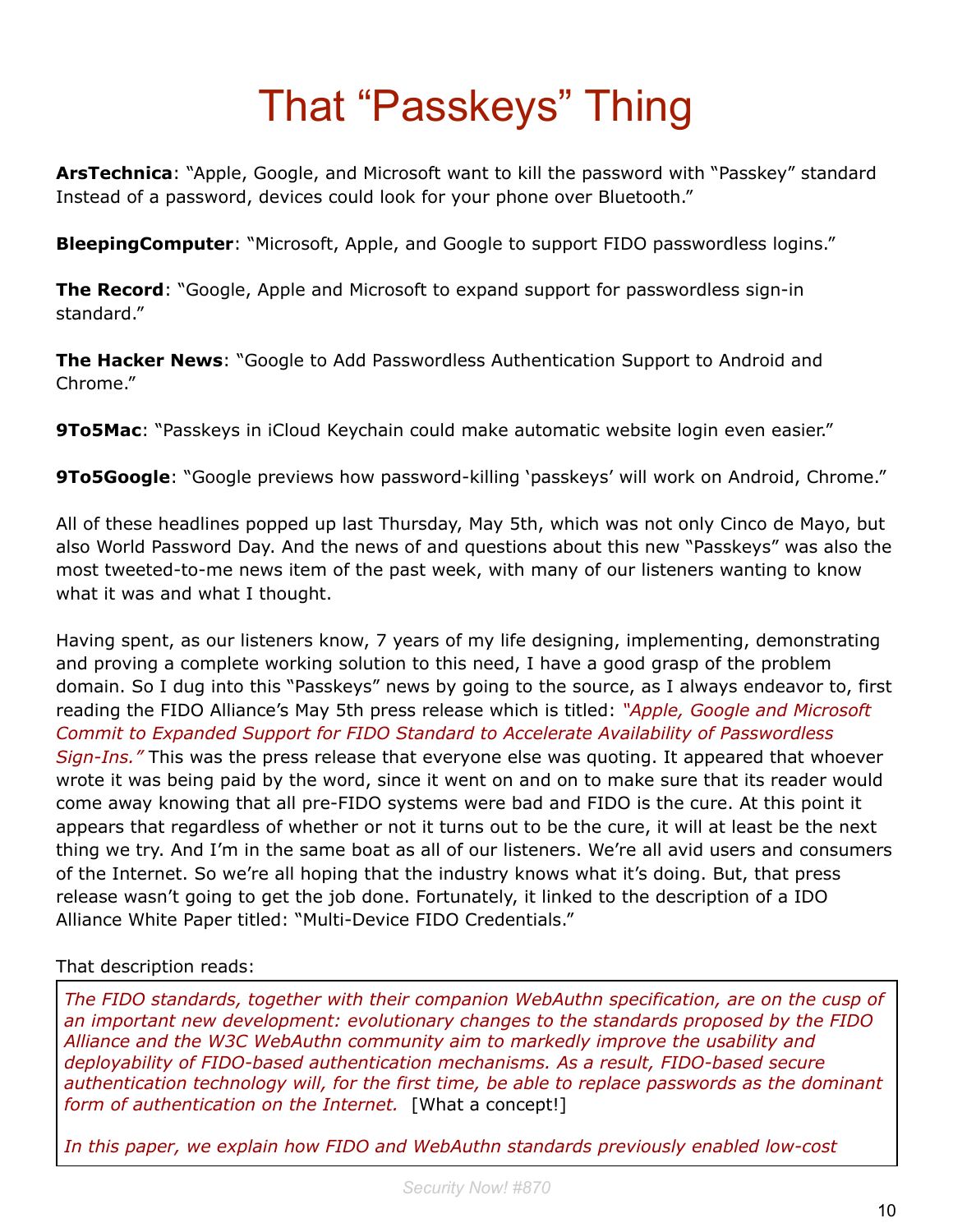*deployments of authentication mechanisms with very high assurance levels. While this has proved an attractive alternative to traditional smart card authentication, and even opened the door to high-assurance authentication in the consumer space, we have not attained large-scale adoption of FIDO-based authentication in the consumer space. We explain how the introduction of multi-device FIDO credentials will enable FIDO technology to supplant passwords for many consumer use cases as they make the FIDO credentials available to users whenever they need them—even if they replace their device.*

[https://media.fidoalliance.org/wp-content/uploads/2022/03/How-FIDO-Addresses-a-Full-Range](https://media.fidoalliance.org/wp-content/uploads/2022/03/How-FIDO-Addresses-a-Full-Range-of-Use-Cases-March24.pdf)[of-Use-Cases-March24.pdf](https://media.fidoalliance.org/wp-content/uploads/2022/03/How-FIDO-Addresses-a-Full-Range-of-Use-Cases-March24.pdf)

Okay. Now, obviously, this descriptive overview doesn't yet tell us what we want to know. So I dug into the white paper. We get the "Executive Summary", followed by "A Brief History of Online Authentication". Then a section titled "FIDO: Starting from the Top" followed by "WebAuthn Level 3: Bringing up the Bottom." We're now at the bottom of page four and we begin the frame the problem as follows:

*FIDO-based solutions can also increase the security of consumer two-factor authentication by providing phishing resistance, regardless of whether those use cases care about hardware-based sign-in credentials or not. However, we have observed limited adoption in this latter category, especially in the consumer space, because of the perceived inconvenience of physical security keys (buying, registering, carrying, recovering), and the challenges consumers face with platform authenticators as a second factor (for example, having to re-enroll each new device; no easy ways to recover from lost or stolen devices). While these drawbacks can make FIDO-based solutions (whether based on physical security keys or platform authenticators) a tricky proposition for users already accustomed to two-factor authentication, they present an even higher barrier to adoption for users who don't (want to) use two-factor authentication at all, and are stuck with passwords.*

And so, finally, we get down to it. The White Paper explains:

The FIDO Alliance and the W3C WebAuthn working group are proposing to address these gaps in a new version ("Level 3") of the WebAuthn specification. Two proposed advances in particular bear mentioning:

**1.** Using your phone as a roaming authenticator: a smartphone is something that end-users typically already have. Virtually all consumer-space two-factor authentication mechanisms today already make use of the user's smartphone. The problem is that they do this in a phishable manner: You may inadvertently enter an OTP on a phisher's site, or you may approve a login prompt on your smartphone not realizing that your browser is pointed at the phishing site and not the intended destination. The proposed additions to the FIDO/WebAuthn specs define a protocol that uses Bluetooth to communicate between the user's phone (which becomes the FIDO authenticator) and the device from which the user is trying to authenticate. Bluetooth requires physical proximity, which means that we now have a phishing-resistant way to leverage the user's phone during authentication. With this addition to the FIDO/WebAuthn standards, two-factor deployments that currently use the user's phone as a second factor will be able to upgrade to a higher security level (phishing resistance) without the need for the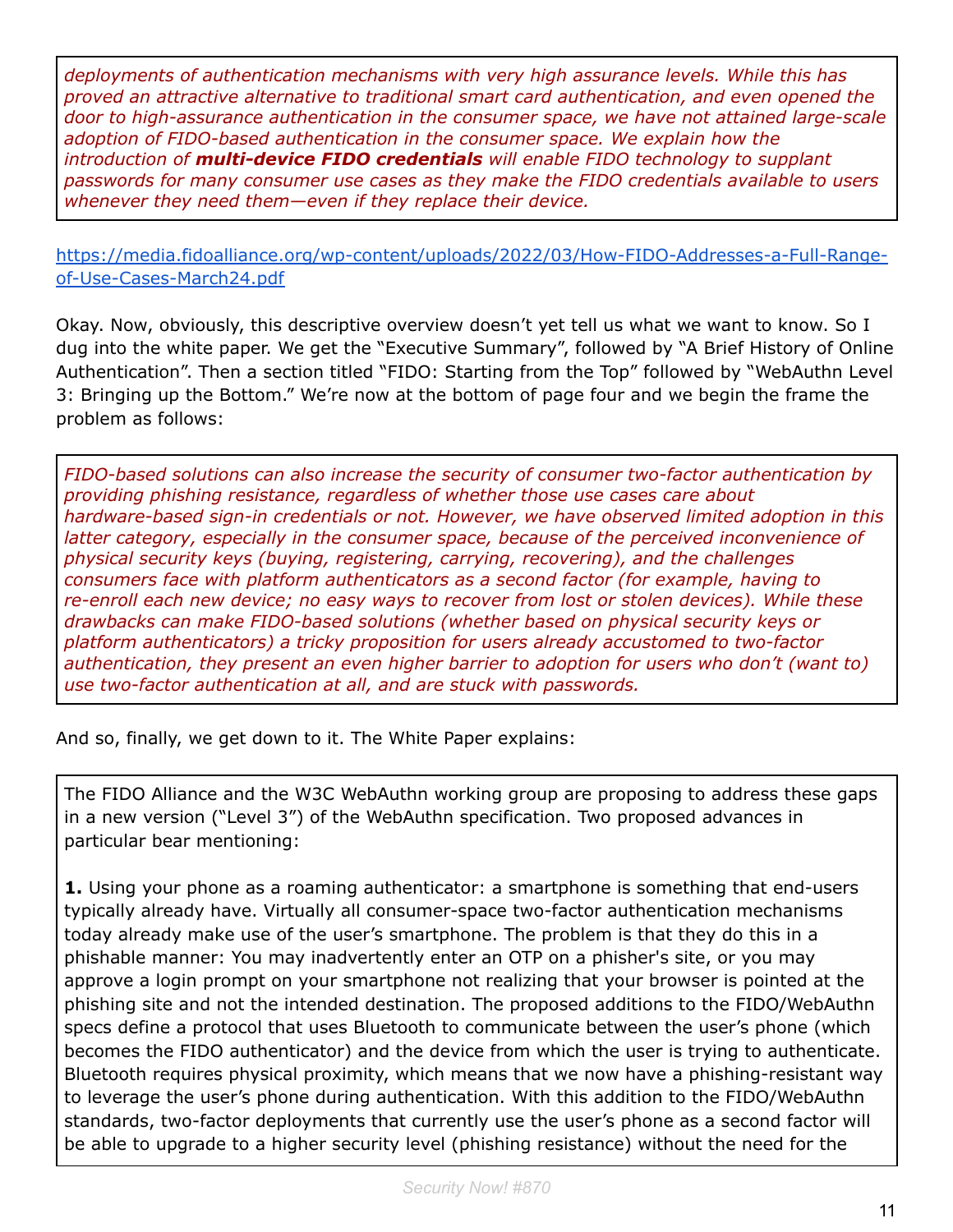user to carry a specialized piece of authentication hardware (security keys). 2. Multi-device FIDO credentials: We expect that FIDO authenticator vendors (in particular those of authenticators built into OS platforms) will adapt their authenticator implementations such that a FIDO credential can survive device loss. In other words, if the user had set up a number of FIDO credentials for different relying parties on their phone, and then got a new phone, that user should be able to expect that all their FIDO credentials will be available on their new phone. This means that users don't need passwords anymore: As they move from device to device, their FIDO credentials are already there, ready to be used for phishing-resistant authentication.

Note that this change is not a change in the standard—it is a change we expect authenticator vendors to make in their authenticator implementation. There are proposed changes to the WebAuthn and FIDO specifications that would enable a better user experience around FIDO credentials (including multi-device FIDO credentials), in particular for those relying parties that need to serve password-based and FIDO-based users at the same time. The user experience around FIDO credentials would be very similar to that of using a password manager that helps the user sign in, but the level of security is better than even traditional two-factor authentication—all without requiring any additional steps or devices during authentication: Typically, all a user would have to do on a new device to sign into a relying party is to pass the built-in biometric challenge2 on the device from which they're trying to sign in (as we'll explore further below).

For these multi-device FIDO credentials, it is the OS platform's responsibility to ensure that the credentials are available where the user needs them. (Note that some companies are calling FIDO credentials "Passkeys" in their product implementations, in particular when those FIDO credentials may be multi-device credentials.) Just like password managers do with passwords, the underlying OS platform will "sync" the cryptographic keys that belong to a FIDO credential from device to device. This means that the security and availability of a user's synced credential depends on the security of the underlying OS platform's (Google's, Apple's, Microsoft's, etc.) authentication mechanism for their online accounts, and on the security method for reinstating access when all (old) devices were lost. While this may not always meet the bar for use cases that require physical key level security, it is a huge improvement in security compared to passwords: each of the referenced platforms apply sophisticated risk analysis, and employ implicit or explicit second factors in authentication, thus giving two-factor -like protections to many of their users. This shift from letting every service fend for themselves with their own password-based authentication system, to relying on the higher security of the platforms' authentication mechanisms, is how we can meaningfully reduce the internet's over-reliance on passwords at a massive scale.

[In other words, they're saying that we will rely upon the user authenticating to their own device — smartphone or desktop — with biometrics or whatever, rather than authenticating to each remote site individually. That sounds familiar.]

Syncing FIDO credentials' cryptographic keys between devices may not always be possible, for example if the user is using a new device from a different vendor, which doesn't sync with the user's other existing devices. In such cases, the existence of the above-mentioned standardized Bluetooth protocol enables a convenient and secure alternative: if the FIDO